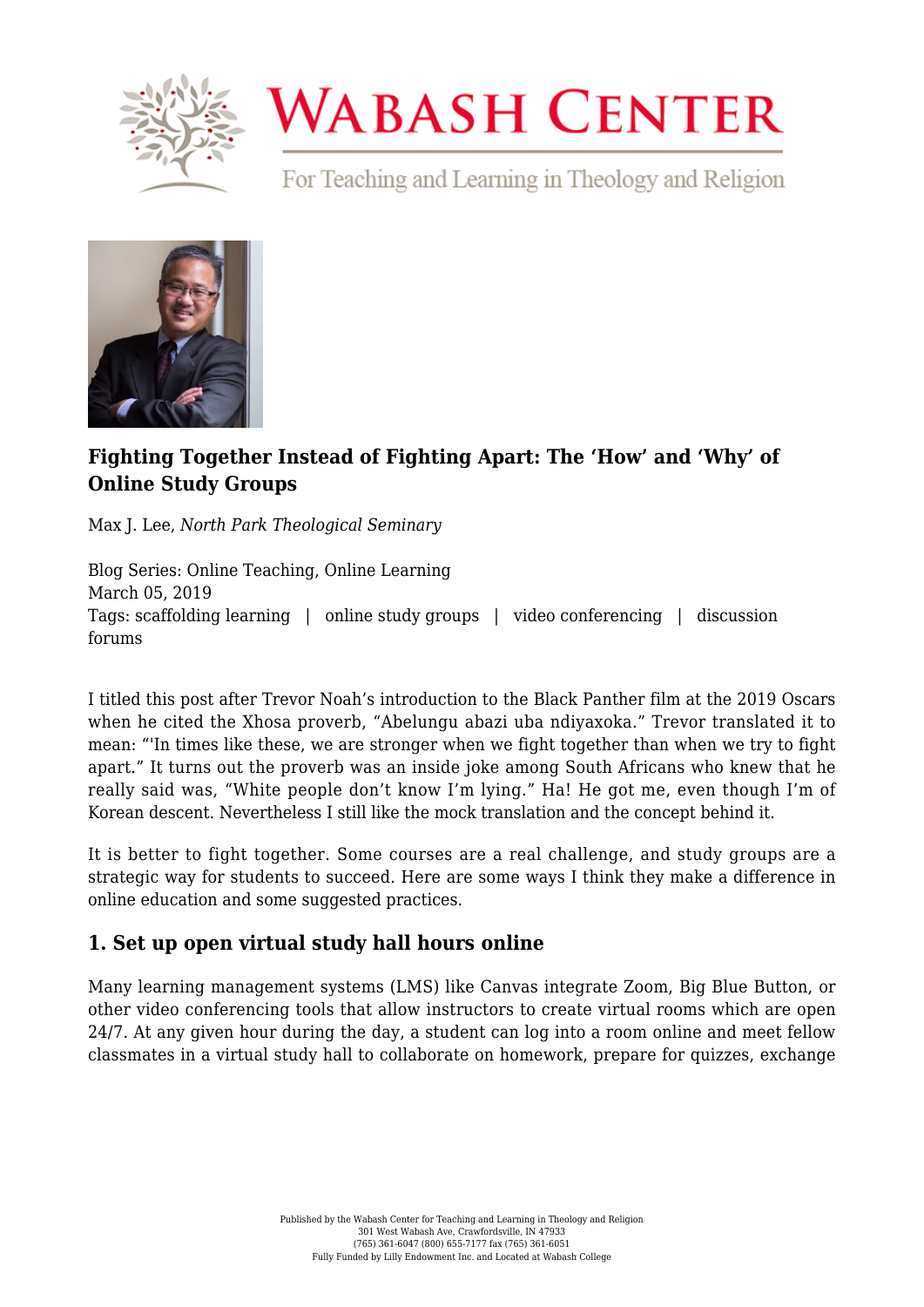notes, and discuss any aspect of the course. Even if one's LMS does not include video conferencing as part of its platform, instructors can have students form their own Facebook or Google groups.

The first step is to provide the virtual space for study groups to meet. Second is to help students organize. The easiest way is to coordinate groups based in the same time zones. It takes a bit of work, but using scheduling tools like Doodle can help manage competing calendars so everyone eventually finds common times to work together.

#### **2. Assign group presentations where students collaborate and teach one another**

There is no faster way to have students learn from one another than to assign a presentation by small groups. In my New Testament courses, I often schedule student presentations on diverse topics on a weekly or bi-weekly basis. I put a sign-up sheet online using the discussion forums and lay out guidelines for the presentation in the syllabus. A week or two before a group presents, I meet with them through video conferencing, coach them on the topic, suggest readings, and ask them to meet on their own using the virtual study hall rooms.

The presentations usually last about 8-10 minutes. Students use [PowerPoint](https://products.office.com/en-us/powerpoint) or [Google Slides](https://www.google.com/slides/about/) to video record their presentations using the tools provided by their LMS or with third-party programs like [Screencast-O-Matic](https://screencast-o-matic.com/), and upload their video presentation onto the discussion forum for the class to watch. The rest of the class comments on the presentation by posting replies. Alternatively, if the course is synchronous, the group live-streams their presentation when we meet online.

#### **3. Scaffold research projects and have students review one another's work**

Especially with final research papers, I often "scaffold" the assignment by breaking up the paper into different parts and spread the due dates across the semester. I ask students to choose a paper topic, submit an initial bibliography, read the secondary literature and outline key points of debate, and step-by-step work on major sections of their paper until these sections are ready to be compiled together into a cohesive whole. Along the way, in small groups, students are asked to review one another's work and receive suggestions for improvement.

Peer suggestions cannot replace the feedback given by the instructor of the course, but I often find they offer a friendlier and easier way to receive critique.

### **4. Leave room for the random lone ranger and alternative assignments**

On occasion, a student might have such an unusual schedule that meeting together to do student-to-student collaborations is simply not possible. Such situations do not happen often,